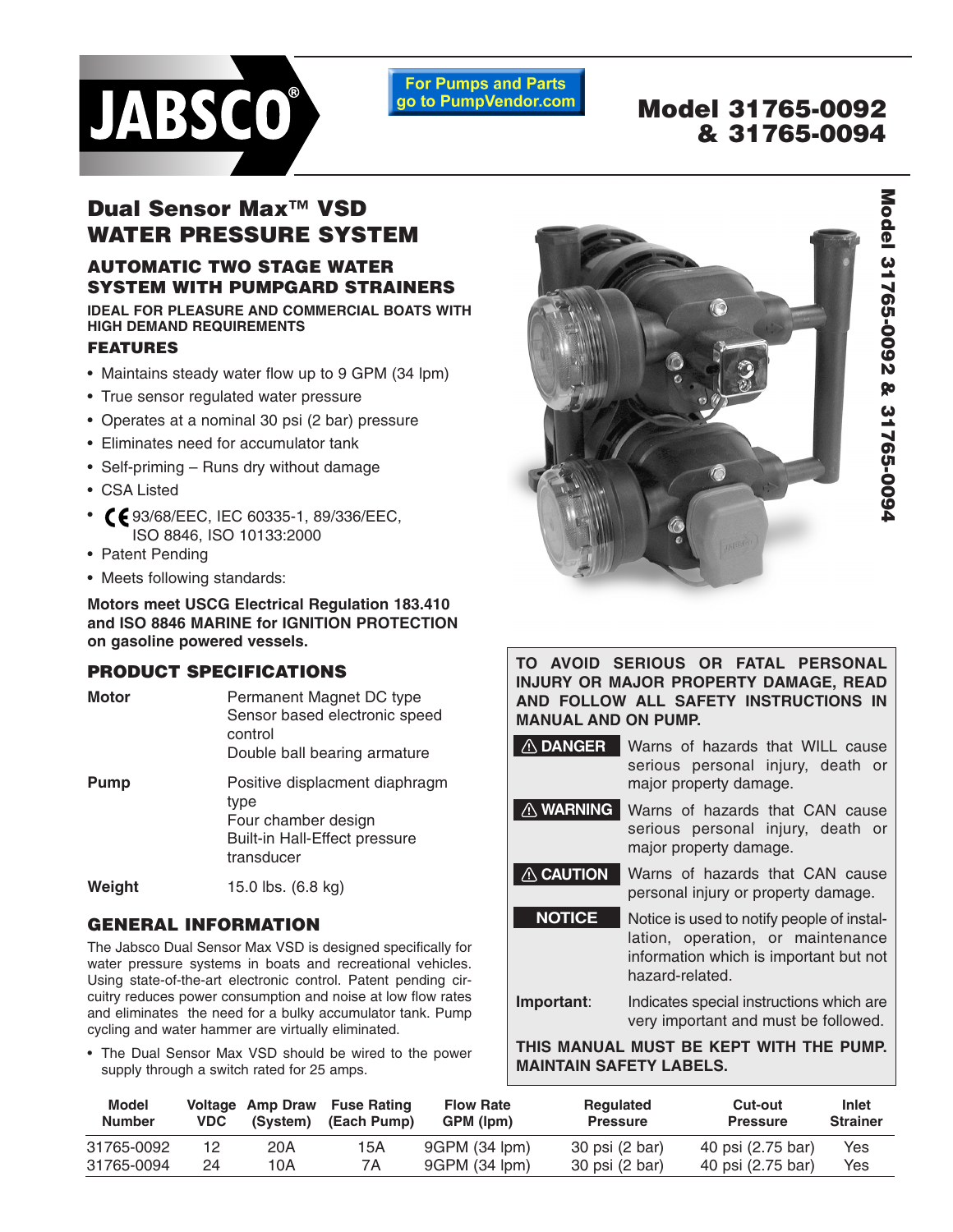

**Explosion hazard. Do not pump gasoline, solvents, thinners or other flammable liquids. To do so can cause an explosion resulting in injury or death.**

#### **INSTALLATION**

#### **MOUNTING**

Dual Sensor Max VSD system is self-priming and may be located up to 5 feet (1.5m) above the fresh water tank in a dry location. Note: vertical prime can vary depending on the fluid viscosity, suction tube size, use of a foot valve, and pump configuration. If mounted inside an enclosure, provide adequate ventilation for cooling.

Install four rubber grommets in pump bracket mounting holes. The Dual Sensor Max VSD bracket is designed to mount on a flat surface with four mounting screws of adequate size. Do not mount to a vertical surface. Excessive strain caused by vertical mounting may cause failure of the mounting bracket. Do not over tighten mounting screws. Rubber grommets act as shock absorbers. Tighten mounting screws until rubber grommets are partially compressed. Over-tightening can cause excessive noise and vibration in the plumbing system.



#### **PLUMBING**

Use flexible hose and plastic fittings of correct pressure rating and compatible with the fluid being pumped. Tubing should be a minimum of 3/4" (19 mm) inside diameter to provide free flow and be secured with stainless steel clamps at each fitting. Do not connect pumps directly to rigid pipe. Rigid pipe will amplify pump noise and may fatigue and break plastic inlet and outlet fittings causing pump to leak. Periodically clean PUMPGUARD strainers. Avoid kinks in flexible plumbing.





**WARNING Fire hazard. Wiring must comply with applicable electrical standards and include a properly sized fuse or circuit breaker. Improper wiring can cause a fire resulting in injury or death.**



#### **WIRING**

Consult the WIRING DIAGRAM for proper circuit connection. The Dual Sensor Max VSD should be wired to the power supply through a switch rated for 25 amps. An inline fuse is factory installed in each pump to provide over current protection to each pump. The pump circuit should not include any other electical loads. Red wire is positive. Black wire is negative. Turn the system off when not in use for extended periods or when supply tank is empty.

**IMPORTANT VSD electronics require that a battery be installed in the DC power supply when using an AC to DC converter or battery charging system.** Electrical noise from the converter or battery charging system can interfere with proper operation of the VSD circuit unless a battery is present in the DC power supply as shown in the WIRING DIAGRAM.

**IMPORTANT** Polarity of electrical connections is very important. Insure that the RED (+) motor lead is connected to a fused positive DC circuit. The BLACK (-) motor lead must be connected to the negative DC circuit. In the event the polarity is reversed on the VSD pump, the fuse found in the 'EMI Filter Box' built into the VSD power wire leads must be replaced.

**IMPORTANT** This system should be installed by a qualified electrician or someone familiar with applicable electrical and safety standards.

Use wire size according to the chart below. Total wire length refers to the distance from the DC power source to the pump and back to the power source. This chart provides for a maximum 3% voltage drop.

#### **WIRE SIZE TABLE**

| $#10$ AWG | #6 AWG             | #4 AWG                                                                |
|-----------|--------------------|-----------------------------------------------------------------------|
|           | $(6 \text{ mm}^2)$ | #8 AWG<br>$(10 \text{ mm}^2)$ $(16 \text{ mm}^2)$ $(25 \text{ mm}^2)$ |

**Motor case will get hot during extended CAUTION operation. Prolonged contact with skin may cause a burn.**

#### **PRE-OPERATION CHECKS**

The supply tank should be at least half full prior to initial operation. Insure all plumbing connections are secure. Insure flexible tubing is not kinked. Insure all electrical connections are secure and in accordance with the WIRING DIAGRAM. Open all hot and cold water faucets and fixtures. Insure that water heater circuit is off.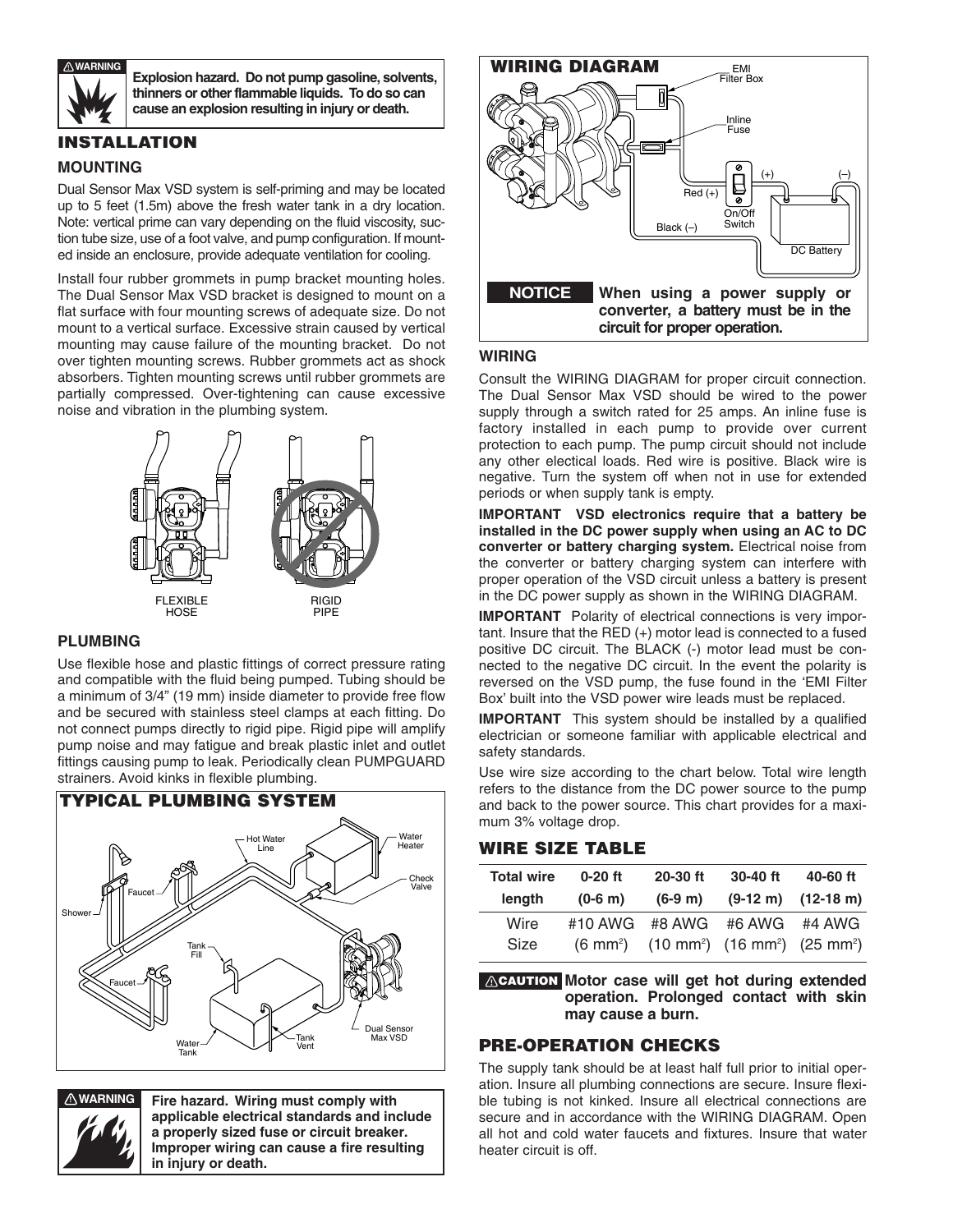

#### **PARTS LIST**

| Key       | <b>Description</b>                            | 31765-0092 (12V) | 31765-0094 (24V) |
|-----------|-----------------------------------------------|------------------|------------------|
|           | Upper Housing Kit w/Sensor Housing (Top Pump) | 18910-4028       | 18910-4028       |
|           | Upper Housing Kit (Bottom Pump)               | 18910-4025       | 18910-4025       |
| 2         | Check Valve Kit                               | 18911-7030       | 18911-7030       |
| 3         | Lower Housing Kit                             | 18915-9002       | 18915-9002       |
| 4         | Motor w/Sensor (Top Pump)                     | 18919-0129       | 18919-0129       |
| 4         | Motor (Bottom Pump)                           | 18919-0136       | 18919-1057       |
| 5         | Port Clips                                    | 30648-1000       | 30648-1000       |
| Not shown | Pump Head Assembly (Top Pump)                 | 18914-6038       | 18914-6038       |
| Not Shown | Pump Head Assembly (Bottom Pump)              | 18914-6325       | 18914-6325       |
| 6         | Manifold Kit                                  | 18753-0718       | 18753-0718       |
|           | <b>Bracket Kit</b>                            | 18753-0719       | 18753-0719       |
| 8         | <b>Strainer Kit</b>                           | 46400-9500       | 46400-9500       |
| 9         | Port Fitting Kit                              | 20381-073        | 20381-073        |
| 10        | Pressure Switch (Bottom Pump)                 | 18916-0025       | 18916-0025       |
| $\star$   | Service Kit items 2, 3, 5                     | 18920-9043       | 18920-9043       |



#### **OPERATION**

Switch the Dual VSD Pump System on and allow pump to prime. Turn each faucet and fixture off as flow becomes steady and free of air. Pump should shut off shortly after last faucet is closed. If pump does not turn off automatically, check for plumbing leaks and/or continue to bleed air from plumbing system.

Pump is now ready for automatic operation. It will start when faucet(s) open and stop when faucet(s) close. If pump will be inoperative for an extended length of time, turn pump circuit off and open a faucet momentarily to relieve system pressure.

#### **Remove electrical power from pump WARNINGbefore servicing equipment.**